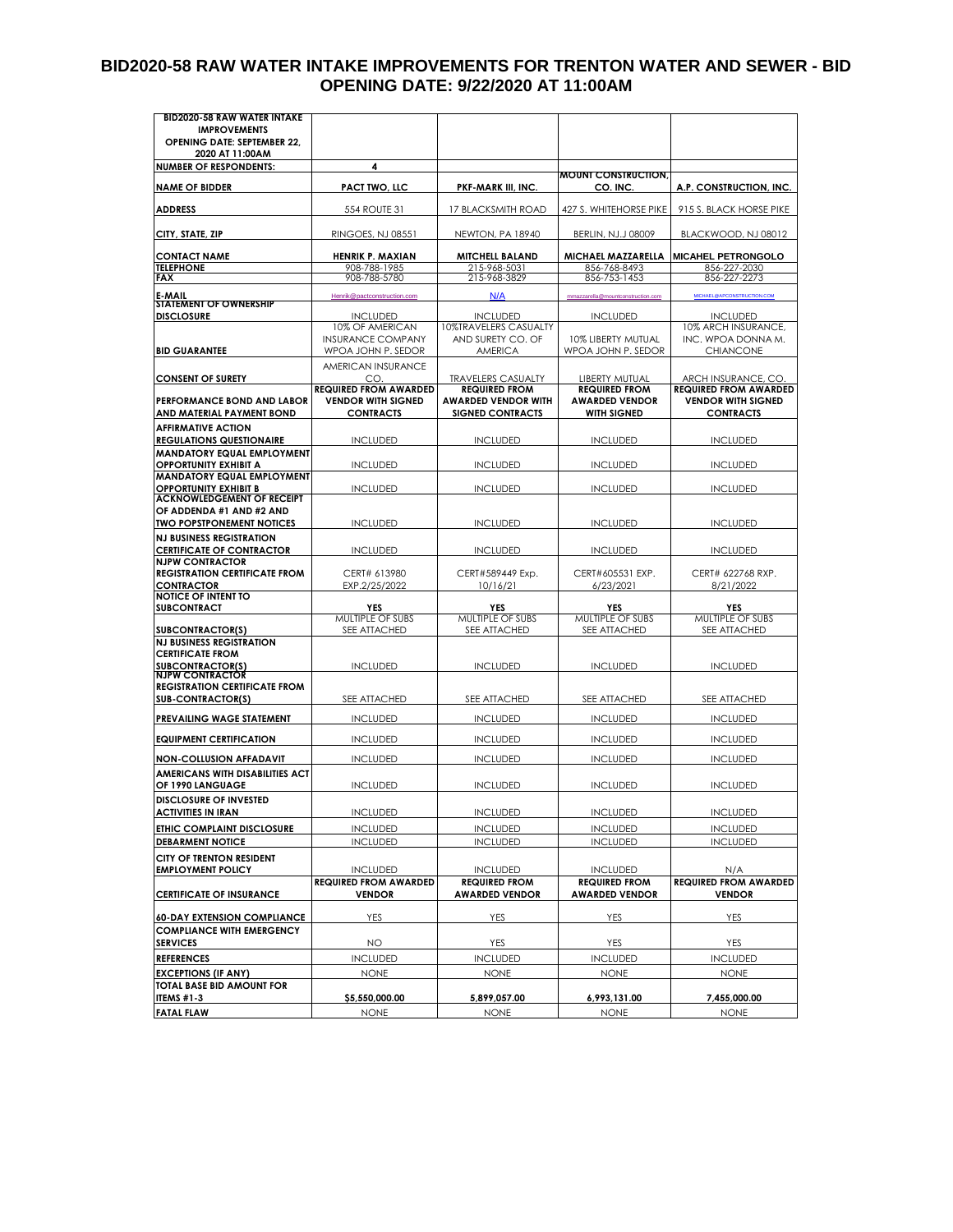Part Two, LLC

#### **BID** to the

#### **CITY OF TRENTON** DEPARTMENT OF WATER AND SEWER MERCER COUNTY, NEW JERSEY RAW WATER INTAKE IMPROVEMENTS CONTRACT NO. BID 2020-58

### **SCHEDULE OF BID ITEMS**

#### **Base Bid Work**

Amount

 $\mathcal{C}$  .

**ITEM1** BASE BID WORK (SCOPE OF CONTRACT SC1.00)

**RAW WATER INTAKE IMPROVEMENTS CONSISTING OF:** 

THE WORK INCLUDES THE FURNISHING OF ALL LABOR, MATERIALS AND EQUIPMENT NECESSARY TO COMPLETE THE WORK AS SHOWN ON THE DRAWINGS AND AS DESCRIBED IN THE SPECIFICATIONS. THE WORK CONSISTS OF THE CONSTRUCTION OF INTAKE SCREENS ON CONCRETE FOUNDATIONS, 54-INCH STEEL PIPE, AND APPURTENANCES. THE WORK IS LOCATED WITHIN THE DELAWARE RIVER NEAR THE CITY OF TRENTON'S WATER FILTRATION PLANT EXISTING RAW WATER INTAKE STRUCTURE AND INCLUDES: COFFERDAMS, SITE WORK, AND GENERAL CONSTRUCTION.

THE LUMP SUMP PRICE OF:

 $$5,400,000$ .00 <u>fivemillion four hundred thousand</u> (Write Lump Sum Price for Item SC1.00 in Words and Numbers) d'Ollars and zens cents

FOR ALLOWANCE OF APPROVED AND NECESSARY CHANGES DUE TO FIELD ITEM<sub>2</sub> CONDITIONS: (SC2.00)

AN ALLOWANCE OF:

One Hundred Thousand Dollars \$100,000,00 \$

FOR ALLOWANCE OF SOIL TESTING AND DISPOSAL: (SC3.00) **ITEM3** 

AN ALLOWANCE OF:

\$50,000.00 **Fifty Thousand Dollars** \$

TOTAL BASE BID (ITEMS SC1.00 THROUGH ITEM SC3.00, INCLUSIVE)

THE TOTAL PRICE OF:

| fire million fire hundred fifty          | $$5,550,000$ of |
|------------------------------------------|-----------------|
| (Write Total Price in Words and Numbers) |                 |
| thousand dollars and zero cents          |                 |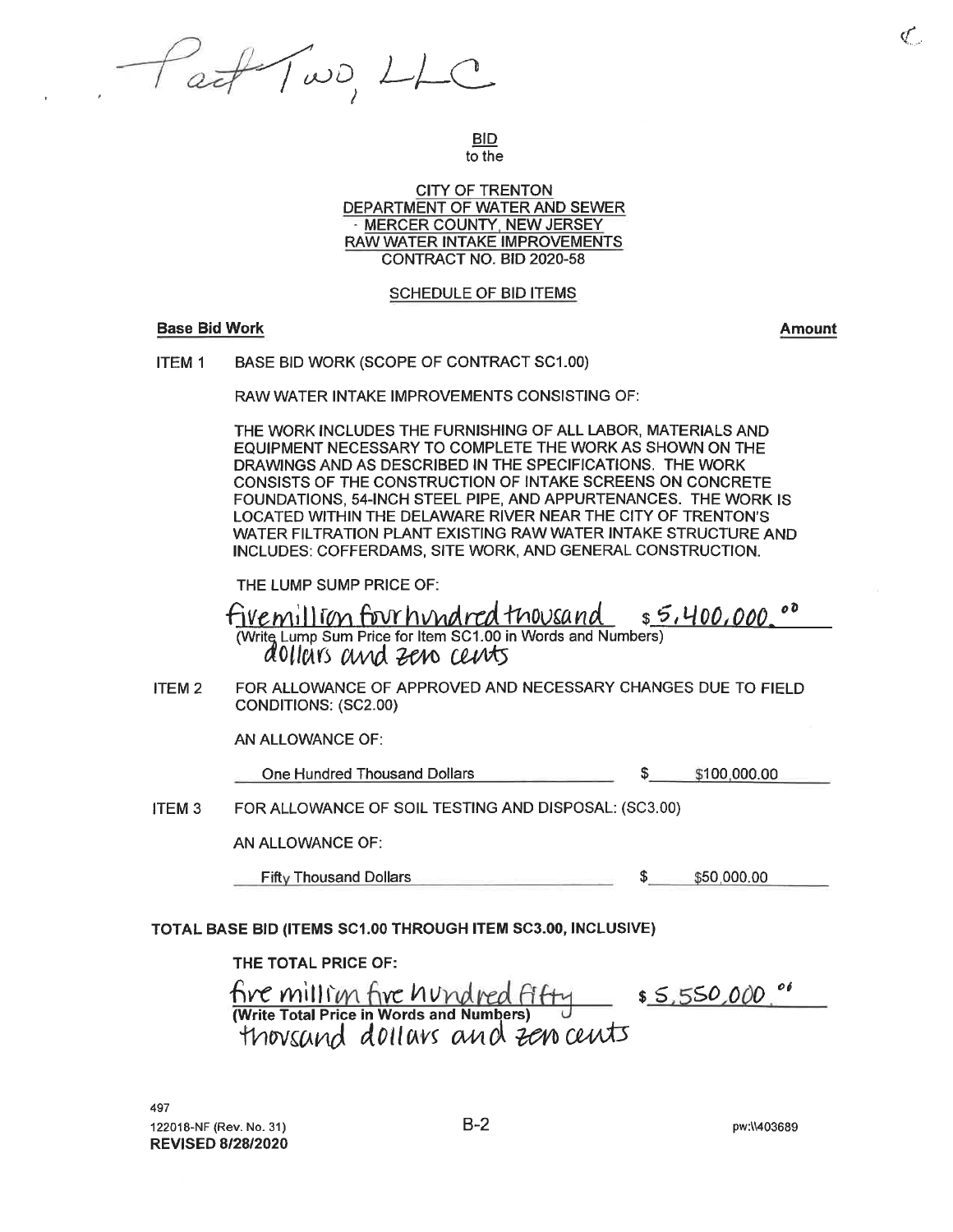# **PROVIDE A LIST SUB-CONTRACTORS** COPY OF LICENSES SUBMITTED WITH BID

(MANDATORY IF APPLICABLE)

| NAME Travis Inc.                                                                                                                                                                                                                                   |
|----------------------------------------------------------------------------------------------------------------------------------------------------------------------------------------------------------------------------------------------------|
| ADDRESS II Merry Lane                                                                                                                                                                                                                              |
| $CITY$ , STATE, ZIP $RX + A$                                                                                                                                                                                                                       |
| TELEPHONE: And the state of the state of the state of the state of the state of the state of the state of the                                                                                                                                      |
| FAX NO.                                                                                                                                                                                                                                            |
| TRADE electrical                                                                                                                                                                                                                                   |
| LICENSE NO. 34EB00745900                                                                                                                                                                                                                           |
|                                                                                                                                                                                                                                                    |
| NAME Cooper plumbing-Mechanical                                                                                                                                                                                                                    |
| ADDRESS 40 Patterson Not.                                                                                                                                                                                                                          |
| $CITY$ , STATE, ZIP Hamilton. $NT$                                                                                                                                                                                                                 |
|                                                                                                                                                                                                                                                    |
| FAX NO.<br><u> 1989 - Johann Barnett, fransk politik</u>                                                                                                                                                                                           |
| TRADE plumbing                                                                                                                                                                                                                                     |
| LICENSE NO. 368101079000                                                                                                                                                                                                                           |
|                                                                                                                                                                                                                                                    |
| NAME Hays Sheet Metal<br>ADDRESS 7300N Cresient Blud.                                                                                                                                                                                              |
|                                                                                                                                                                                                                                                    |
| CITY, STATE, ZIP PEMPISULEM, NJ                                                                                                                                                                                                                    |
| TELEPHONE: And the actual and the second state of the second state of the second state of the second state of the second state of the second state of the second state of the second state of the second state of the second s                     |
| FAX NO.<br><u> 1989 - Andrea Stationer, Amerikaansk politiker (</u>                                                                                                                                                                                |
| TRADE HYAC<br><u> The Common State Common State Common State Common State Common State Common State Common State Common State Common State Common State Common State Common State Common State Common State Common State Common State Common S</u> |
| LICENSE NO. 19H COO 389 600                                                                                                                                                                                                                        |
|                                                                                                                                                                                                                                                    |
| <b>NAME</b>                                                                                                                                                                                                                                        |
| ADDRESS ADDRESS                                                                                                                                                                                                                                    |
|                                                                                                                                                                                                                                                    |
| TELEPHONE: New York Contract and Contract Contract of the Contract of the Contract of the Contract of the Contract of the Contract of the Contract of the Contract of the Contract of the Contract of the Contract of the Cont                     |
| FAX NO.                                                                                                                                                                                                                                            |
| <b>TRADE</b>                                                                                                                                                                                                                                       |
| LICENSE NO.                                                                                                                                                                                                                                        |
|                                                                                                                                                                                                                                                    |
| <b>NAME</b>                                                                                                                                                                                                                                        |
|                                                                                                                                                                                                                                                    |
|                                                                                                                                                                                                                                                    |
|                                                                                                                                                                                                                                                    |
|                                                                                                                                                                                                                                                    |
|                                                                                                                                                                                                                                                    |
| LICENSE NO.                                                                                                                                                                                                                                        |

l,

**TPD-57**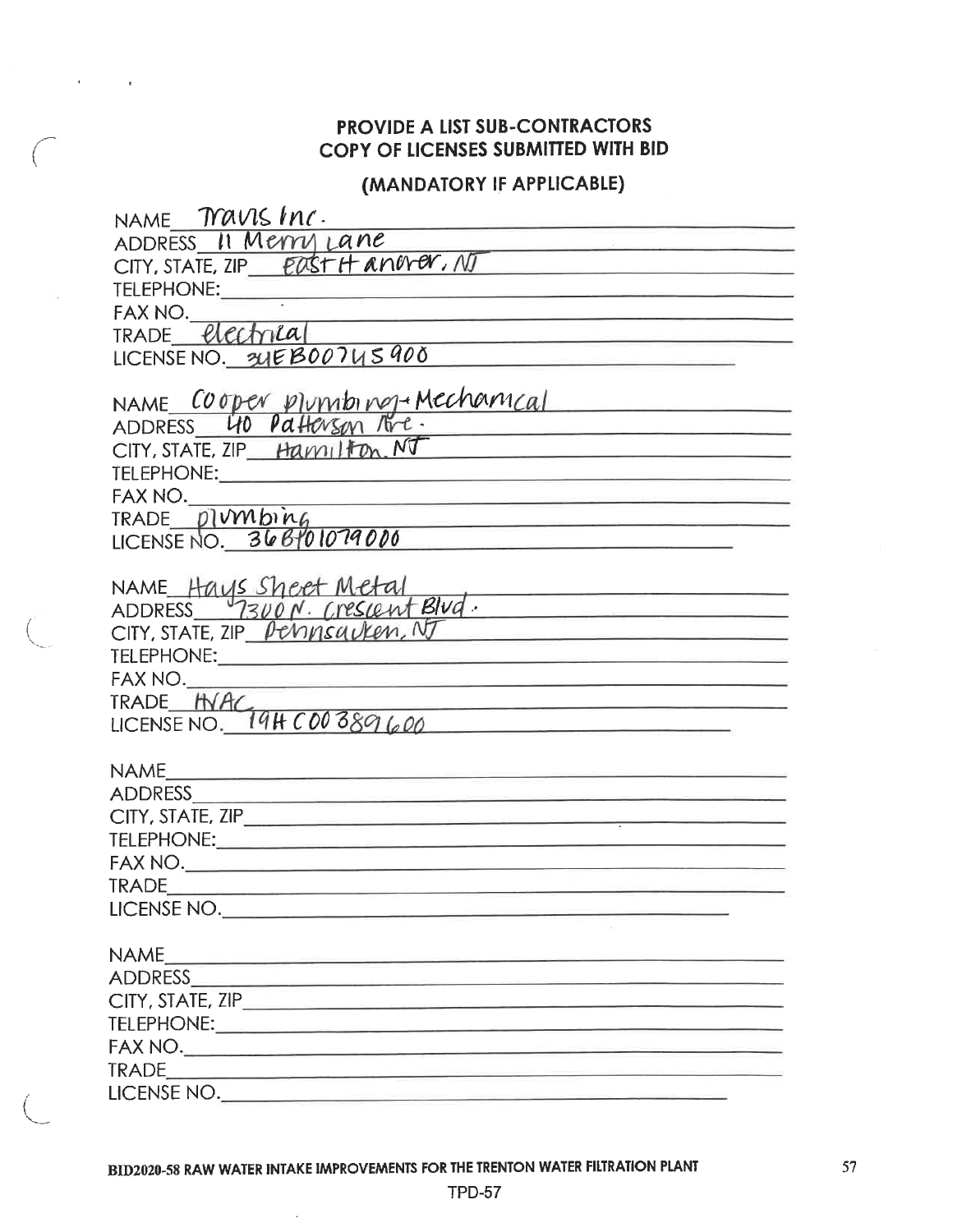F-Mai  $\Box H$ 

#### **BID** to the

#### **CITY OF TRENTON** DEPARTMENT OF WATER AND SEWER **MERCER COUNTY, NEW JERSEY** RAW WATER INTAKE IMPROVEMENTS CONTRACT NO. BID 2020-58

#### SCHEDULE OF BID ITEMS

#### **Base Bid Work**

**Amount** 

BASE BID WORK (SCOPE OF CONTRACT SC1.00) ITEM<sub>1</sub>

RAW WATER INTAKE IMPROVEMENTS CONSISTING OF:

THE WORK INCLUDES THE FURNISHING OF ALL LABOR, MATERIALS AND EQUIPMENT NECESSARY TO COMPLETE THE WORK AS SHOWN ON THE DRAWINGS AND AS DESCRIBED IN THE SPECIFICATIONS. THE WORK CONSISTS OF THE CONSTRUCTION OF INTAKE SCREENS ON CONCRETE FOUNDATIONS, 54-INCH STEEL PIPE, AND APPURTENANCES. THE WORK IS LOCATED WITHIN THE DELAWARE RIVER NEAR THE CITY OF TRENTON'S WATER FILTRATION PLANT EXISTING RAW WATER INTAKE STRUCTURE AND INCLUDES: COFFERDAMS, SITE WORK, AND GENERAL CONSTRUCTION.

THE LUMP SUMP PRICE OF:

Five Million Seven Hundred Forty Nine Thousand 5,749,057.  $\hat{\mathbf{s}}$ Fifty Seven Dollars (Write Lump Sum Price for Item SC1.00 in Words and Numbers)

ITEM<sub>2</sub> FOR ALLOWANCE OF APPROVED AND NECESSARY CHANGES DUE TO FIELD CONDITIONS: (SC2.00)

AN ALLOWANCE OF:

 $s$ One Hundred Thousand Dollars \$100,000.00

ITEM<sub>3</sub> FOR ALLOWANCE OF SOIL TESTING AND DISPOSAL: (SC3.00)

AN ALLOWANCE OF:

**Fifty Thousand Dollars** \$ \$50,000.00

## TOTAL BASE BID (ITEMS SC1.00 THROUGH ITEM SC3.00, INCLUSIVE)

THE TOTAL PRICE OF: Five Million Eight Hundred Ninety Nine Thousand 5,899,057.00 Fisty Seven Dollars (Write Total Price in Words and Numbers)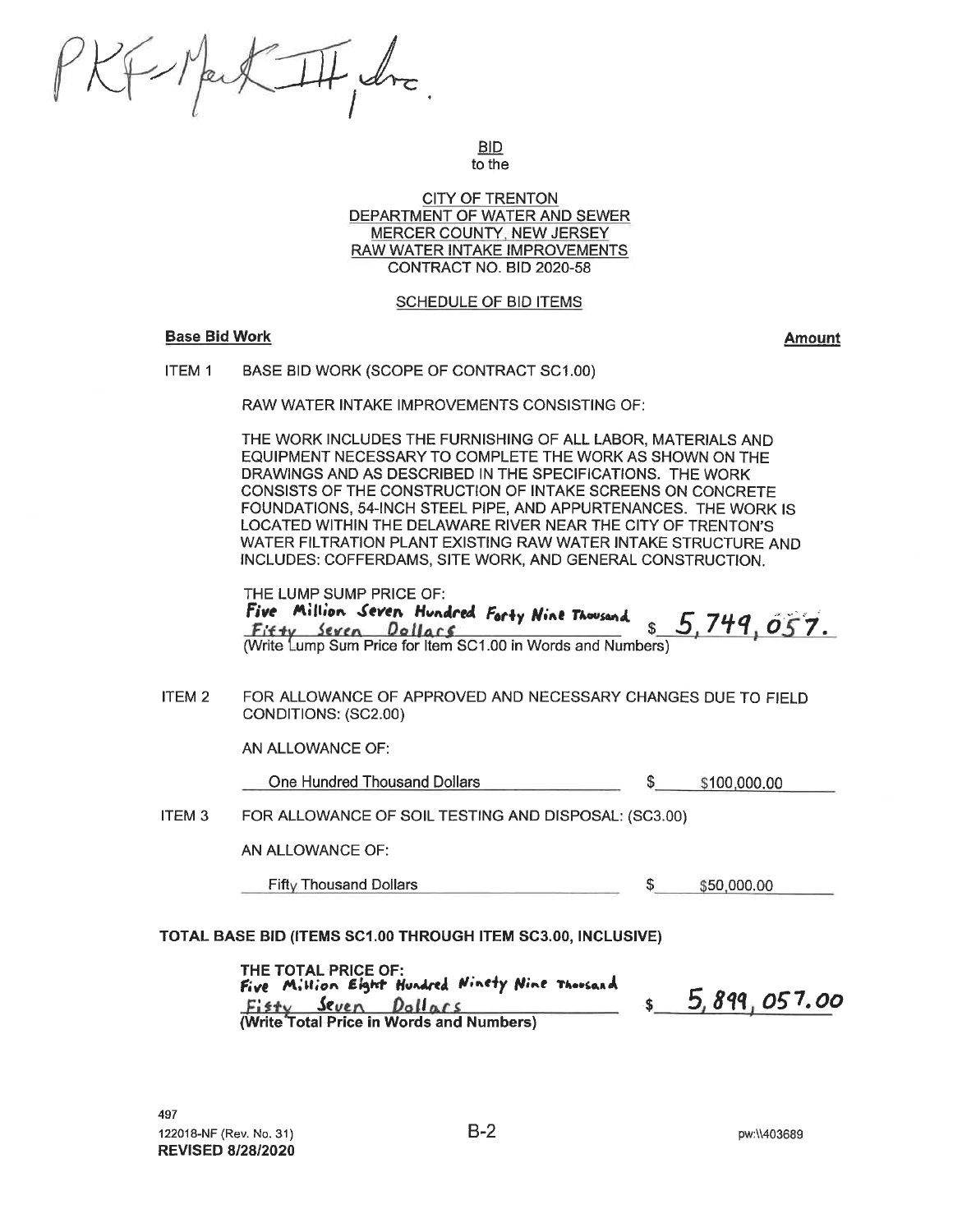# LISTING OF SUBCONTRACTORS TO BE USED

Before submitting his bid, the Bidder shall completely familiarize himself with Section 40A:11-16 of the New Jersey Local Public Contracts Law (New Jersey Statutes Annotated 40A:11-16). On contracts for the erection, alteration or repair of any public building, if the Bidder will use subcontractors for the plumbing work and gas fitting and all kindred work, steam and hot water heating and ventilating apparatus, steam power plants and kindred work, electrical work, structural steel and ornamental iron work he shall list below the name and address of each subcontractor to be used for these respective and kindred categories of work.

| <b>WORK CATEGORY</b>                                                               | <b>NAME</b>                                                | <b>ADDRESS</b>                                    |
|------------------------------------------------------------------------------------|------------------------------------------------------------|---------------------------------------------------|
| PLUMBING & GAS FITTING<br>AND ALL KINDRED WORK                                     | COOPER PLUMBING AND<br>MECHANICAL LLC<br>Lic. 36B101079000 | 40 PATTERSON AVE.<br>HAMILTON, NJ 08610           |
| STEAM POWER PLANTS, STEAM<br>2 HOT WATER HEATING & ND<br>VENTILATING APPARATUS AND | HAYS SHEET METAL, INC.<br>Lic. 19HCOO389 600               | 7070 KAIGHN AVE., BLDG. B<br>PENNSAUKEN, NJ 08109 |
| KU KINOPED WORK<br>ELECTRICAL WORK                                                 | PKF-MARK III. INC.<br>Lic. 34EB01515900                    | 17 BLACKSMITH ROAD<br>NEWTONN, PA 18940           |
| STRUCTURAL STEEL AND<br>ORNAMENTAL IRON WORK                                       | PKF-MARK III. INC.                                         | 17 BLACKSMITH ROAD<br>NEWTOWN. PA 18940           |

# (Attach Additional Pages as Required)

NOTE: Submission of the names and addresses of the subcontractors required by N.J.S.A. 40A:11-16 is essential and nonwaivable. The names and addresses for subcontractors must be provided for each work category above, otherwise the bid will be deemed nonresponsive. Where more than one subcontractor is named for a work category, the bidder must submit certification setting forth the scope of work that is to be performed by each subcontractor, as required by N.J.S.A. 40A:11-16. Failure to comply with these statutory requirements will result in the Bid being deemed nonresponsive.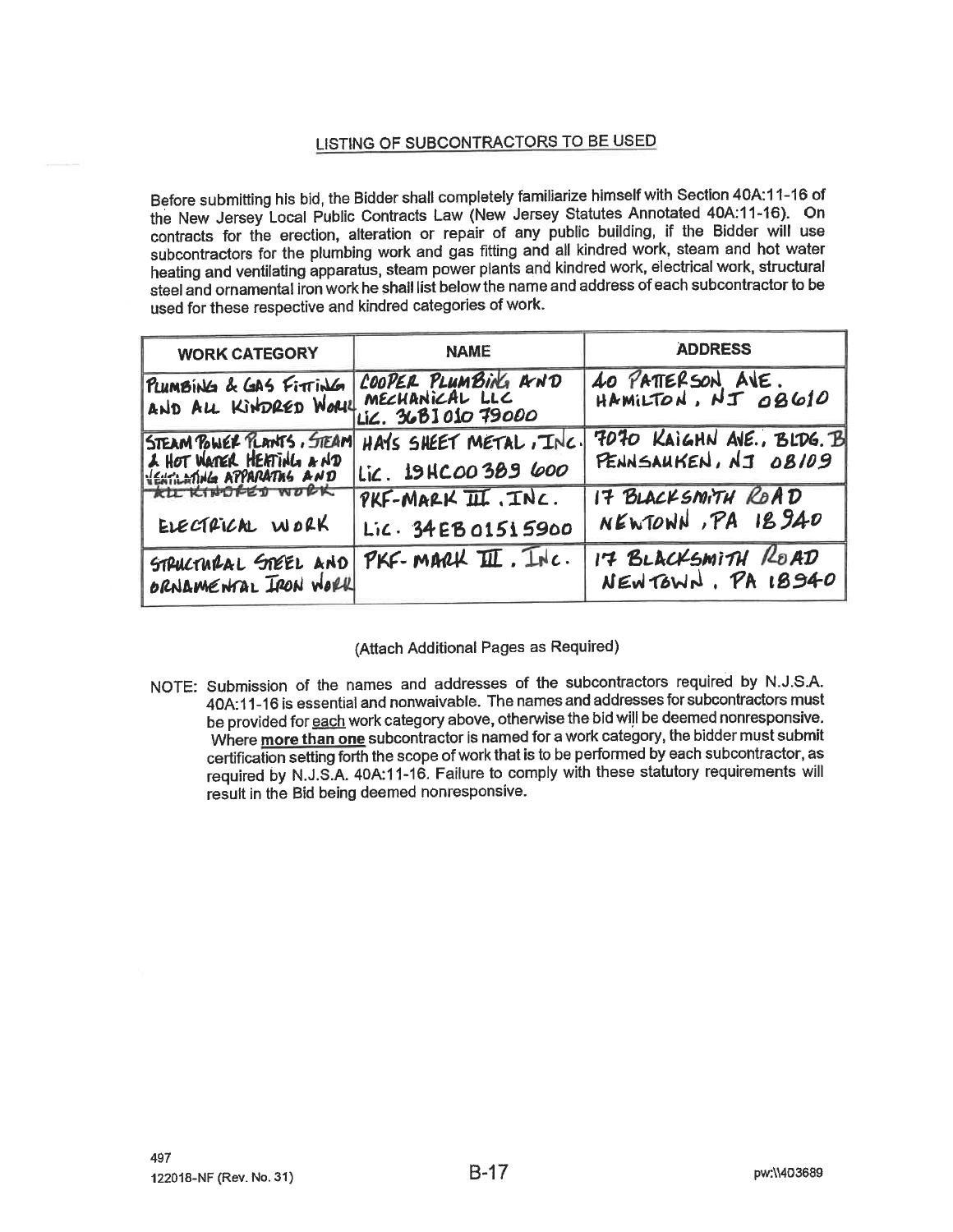A Construction

**BID** to the

#### **CITY OF TRENTON** DEPARTMENT OF WATER AND SEWER MERCER COUNTY, NEW JERSEY RAW WATER INTAKE IMPROVEMENTS CONTRACT NO. BID 2020-58

## SCHEDULE OF BID ITEMS

#### **Base Bid Work**

**Amount** 

BASE BID WORK (SCOPE OF CONTRACT SC1.00) ITEM<sub>1</sub>

RAW WATER INTAKE IMPROVEMENTS CONSISTING OF:

THE WORK INCLUDES THE FURNISHING OF ALL LABOR, MATERIALS AND EQUIPMENT NECESSARY TO COMPLETE THE WORK AS SHOWN ON THE DRAWINGS AND AS DESCRIBED IN THE SPECIFICATIONS. THE WORK CONSISTS OF THE CONSTRUCTION OF INTAKE SCREENS ON CONCRETE FOUNDATIONS, 54-INCH STEEL PIPE, AND APPURTENANCES. THE WORK IS LOCATED WITHIN THE DELAWARE RIVER NEAR THE CITY OF TRENTON'S WATER FILTRATION PLANT EXISTING RAW WATER INTAKE STRUCTURE AND INCLUDES: COFFERDAMS, SITE WORK, AND GENERAL CONSTRUCTION.

THE LUMP SUMP PRICE OF:

hundred thirty one dollars and zero a  $M<sub>1</sub>$ SIX million, cight hundred forty three thousand, and " (Write Lump Sum Price for Item SC1.00 in Words and Numbers)

FOR ALLOWANCE OF APPROVED AND NECESSARY CHANGES DUE TO FIELD ITEM<sub>2</sub> CONDITIONS: (SC2.00)

AN ALLOWANCE OF:

One Hundred Thousand Dollars \$ \$100,000.00

FOR ALLOWANCE OF SOIL TESTING AND DISPOSAL: (SC3.00) ITEM<sub>3</sub>

AN ALLOWANCE OF:

**Fifty Thousand Dollars** \$50,000.00 S.

# TOTAL BASE BID (ITEMS SC1.00 THROUGH ITEM SC3.00, INCLUSIVE)

## THE TOTAL PRICE OF:

thirty and clotlars and zero Ocnts SIX million, nihe hundred ninety three thousand one hundred \$ 6  $131.00$ (Write Total Price in Words and Numbers)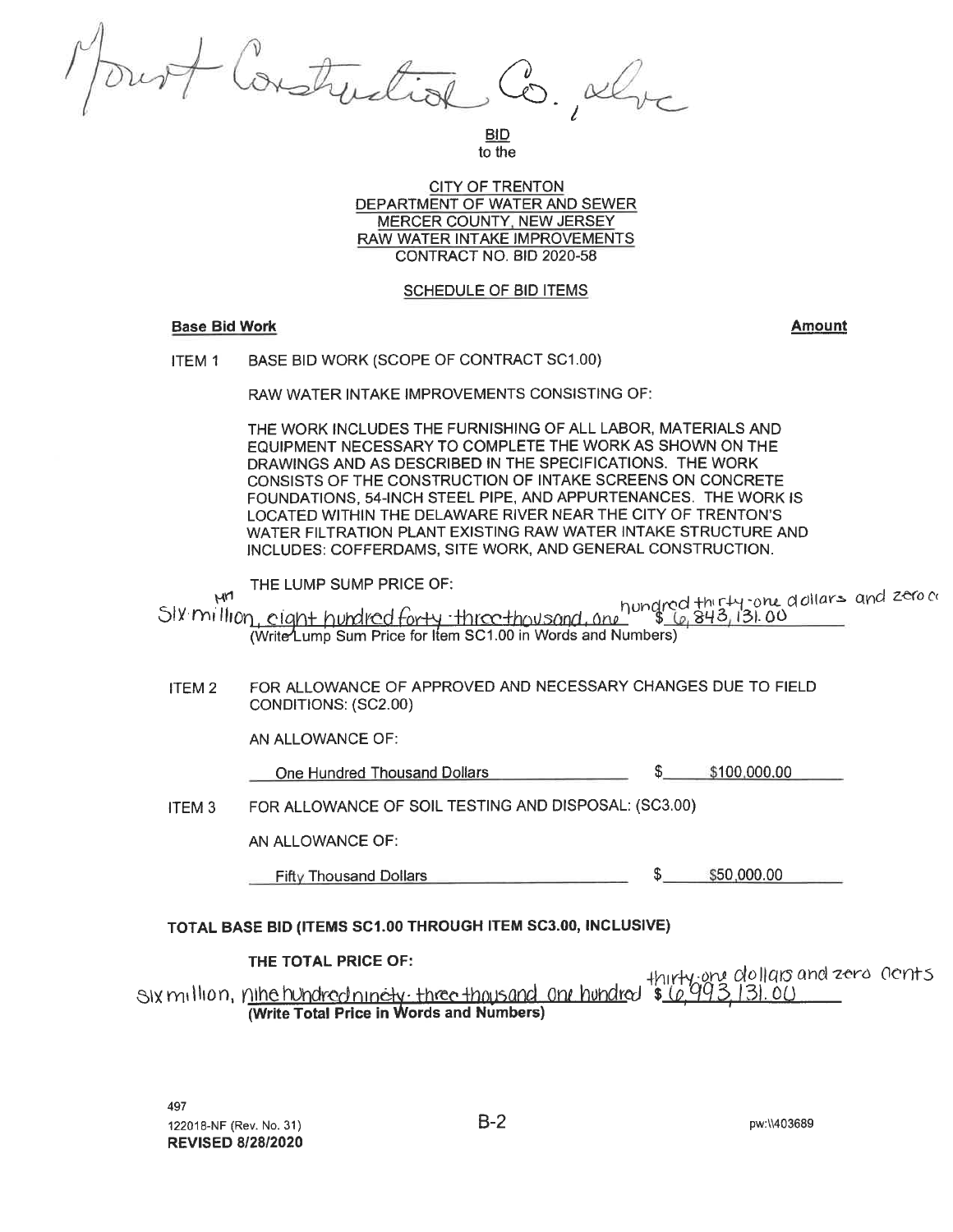## LISTING OF SUBCONTRACTORS TO BE USED

Before submitting his bid, the Bidder shall completely familiarize himself with Section 40A:11-16 of the New Jersey Local Public Contracts Law (New Jersey Statutes Annotated 40A:11-16). On contracts for the erection, alteration or repair of any public building, if the Bidder will use subcontractors for the plumbing work and gas fitting and all kindred work, steam and hot water heating and ventilating apparatus, steam power plants and kindred work, electrical work, structural steel and ornamental iron work he shall list below the name and address of each subcontractor to be used for these respective and kindred categories of work.

| <b>WORK CATEGORY</b> | <b>NAME</b>                     | <b>ADDRESS</b>                                                            |
|----------------------|---------------------------------|---------------------------------------------------------------------------|
| H <sup>1</sup>       |                                 | 3329 N. Mill Road                                                         |
| Mechianical          |                                 | Falasca Mechnical, Inc. Vineland, NJ 08340                                |
| <b>Electrical</b>    | MJF Elcotrical Contracting Inc. | $\begin{array}{ l l }\n\hline\n8933 H0n$ nah AVC<br>E. Norriton, PA 19401 |
|                      |                                 |                                                                           |
|                      |                                 |                                                                           |

## (Attach Additional Pages as Required)

NOTE: Submission of the names and addresses of the subcontractors required by N.J.S.A. 40A:11-16 is essential and nonwaivable. The names and addresses for subcontractors must be provided for each work category above, otherwise the bid will be deemed nonresponsive. Where more than one subcontractor is named for a work category, the bidder must submit certification setting forth the scope of work that is to be performed by each subcontractor, as required by N.J.S.A. 40A:11-16. Failure to comply with these statutory requirements will result in the Bid being deemed nonresponsive.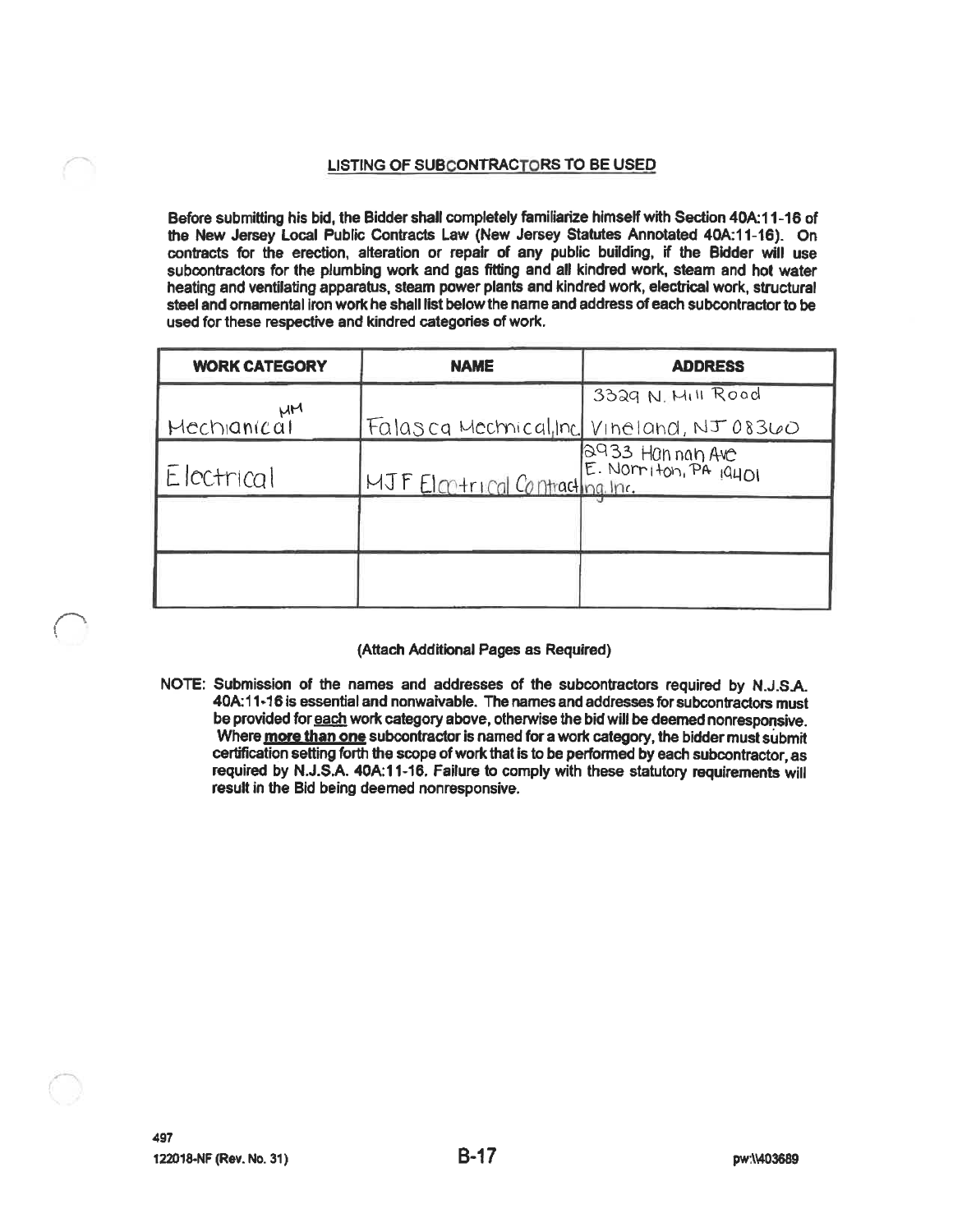P. Construction

**BID** to the

## **CITY OF TRENTON** DEPARTMENT OF WATER AND SEWER MERCER COUNTY, NEW JERSEY RAW WATER INTAKE IMPROVEMENTS CONTRACT NO. BID 2020-58

#### SCHEDULE OF BID ITEMS

#### **Base Bid Work**

Amount

ITEM<sub>1</sub> BASE BID WORK (SCOPE OF CONTRACT SC1.00)

RAW WATER INTAKE IMPROVEMENTS CONSISTING OF:

THE WORK INCLUDES THE FURNISHING OF ALL LABOR, MATERIALS AND EQUIPMENT NECESSARY TO COMPLETE THE WORK AS SHOWN ON THE DRAWINGS AND AS DESCRIBED IN THE SPECIFICATIONS. THE WORK CONSISTS OF THE CONSTRUCTION OF INTAKE SCREENS ON CONCRETE FOUNDATIONS, 54-INCH STEEL PIPE, AND APPURTENANCES. THE WORK IS LOCATED WITHIN THE DELAWARE RIVER NEAR THE CITY OF TRENTON'S WATER FILTRATION PLANT EXISTING RAW WATER INTAKE STRUCTURE AND INCLUDES: COFFERDAMS, SITE WORK, AND GENERAL CONSTRUCTION.

THE LUMP SUMP PRICE OF:<br>Seven Million Three Handre Five Thousand Dollars THE LUMP SUMP PRICE OF:

(Write Lump Sum Price for Item SC1.00 in Words and Numbers

FOR ALLOWANCE OF APPROVED AND NECESSARY CHANGES DUE TO FIELD ITEM<sub>2</sub> CONDITIONS: (SC2.00)

AN ALLOWANCE OF:

One Hundred Thousand Dollars  $^{\circ}$  $$100,000.00$ 

ITEM<sub>3</sub> FOR ALLOWANCE OF SOIL TESTING AND DISPOSAL: (SC3.00)

AN ALLOWANCE OF:

Fifty Thousand Dollars \$. \$50,000.00

TOTAL BASE BID (ITEMS SC1.00 THROUGH ITEM SC3.00, INCLUSIVE)

THE TOTAL PRICE OF WWW AND FIFTY FILE Thousiand Dollar

(Write Total Price in Words and Numbers)